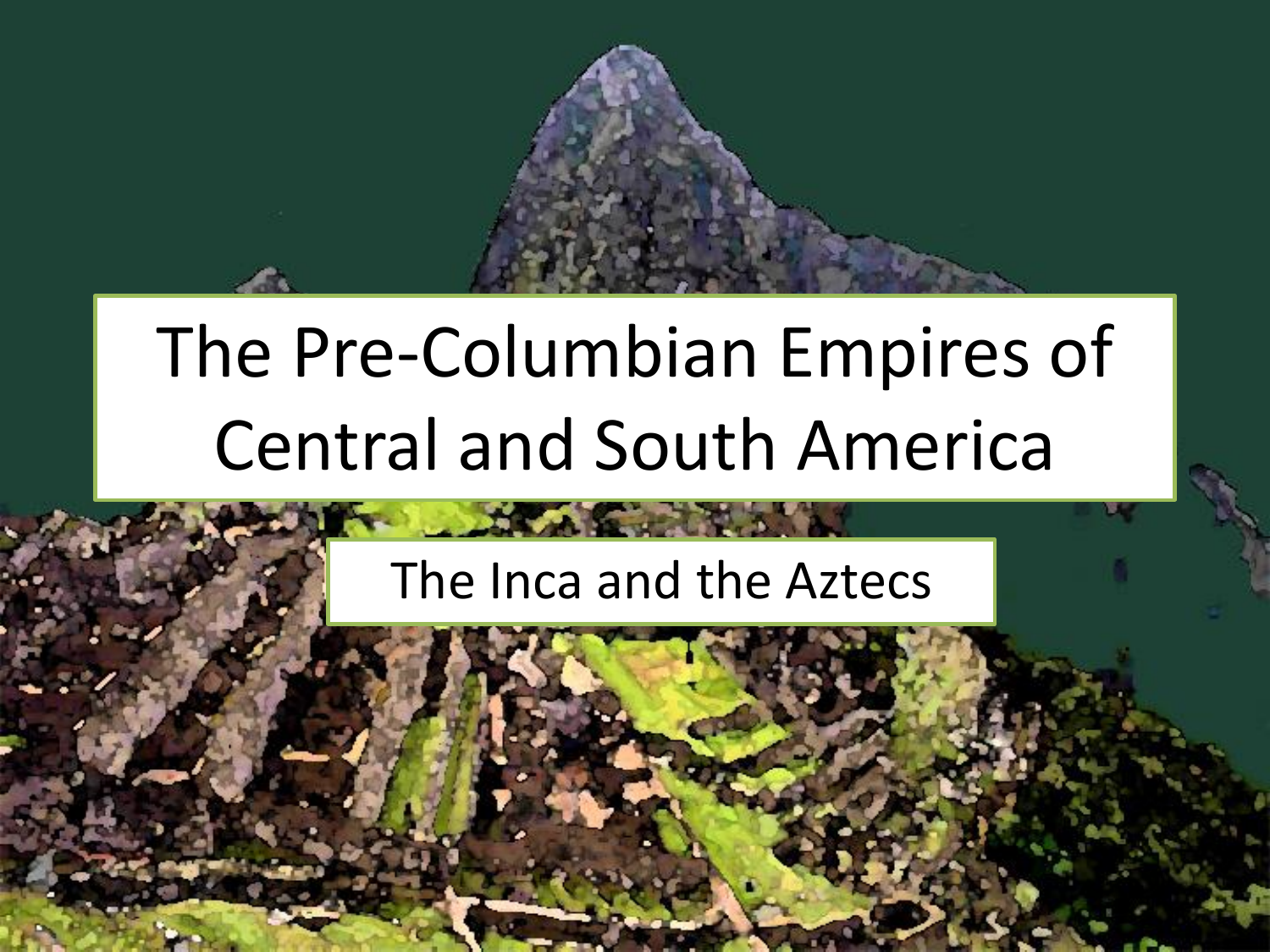## Thought Question

What types of institutions and infrastructure would you need to develop in order to control a large empire?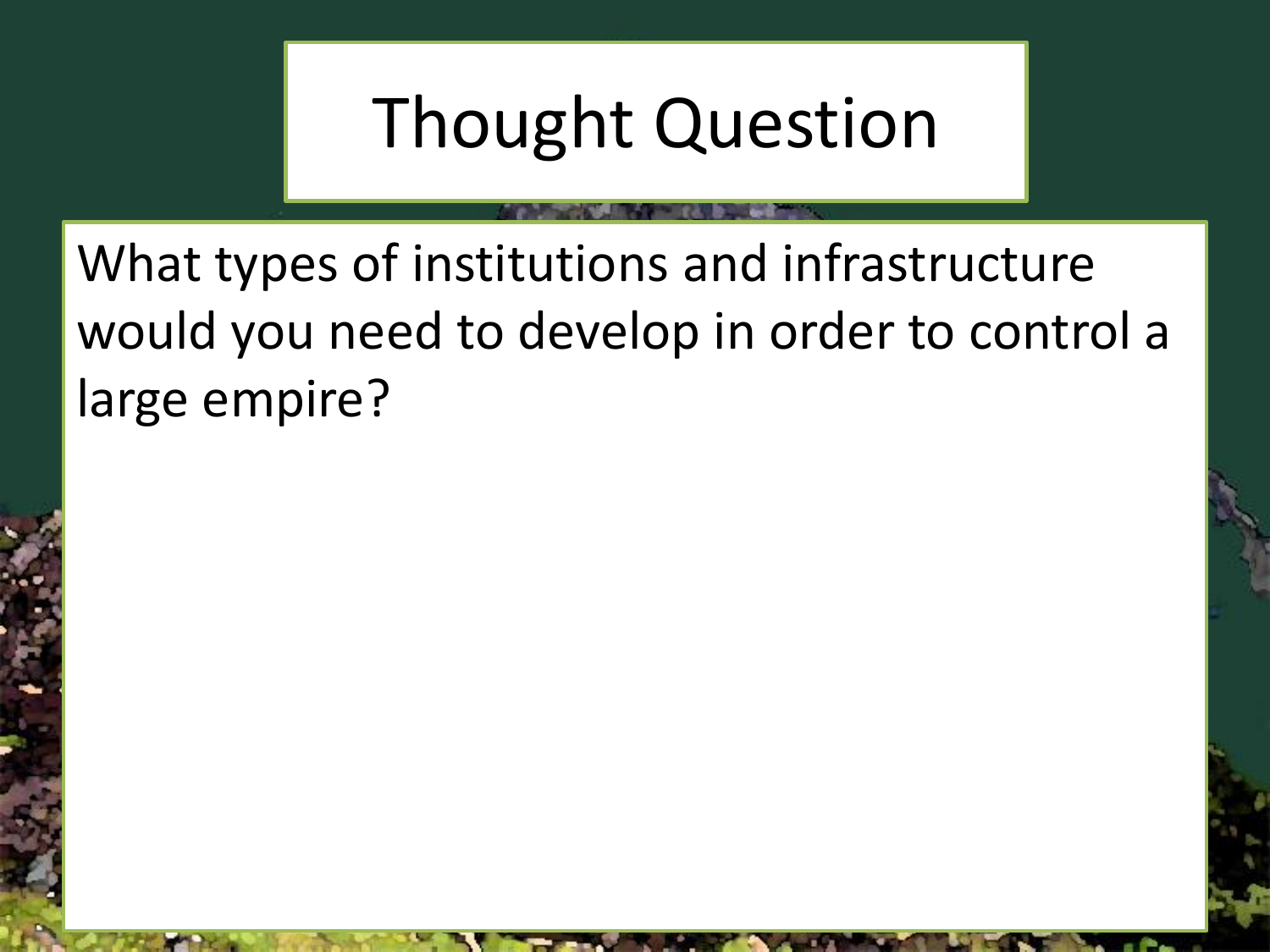#### The Incan Empire

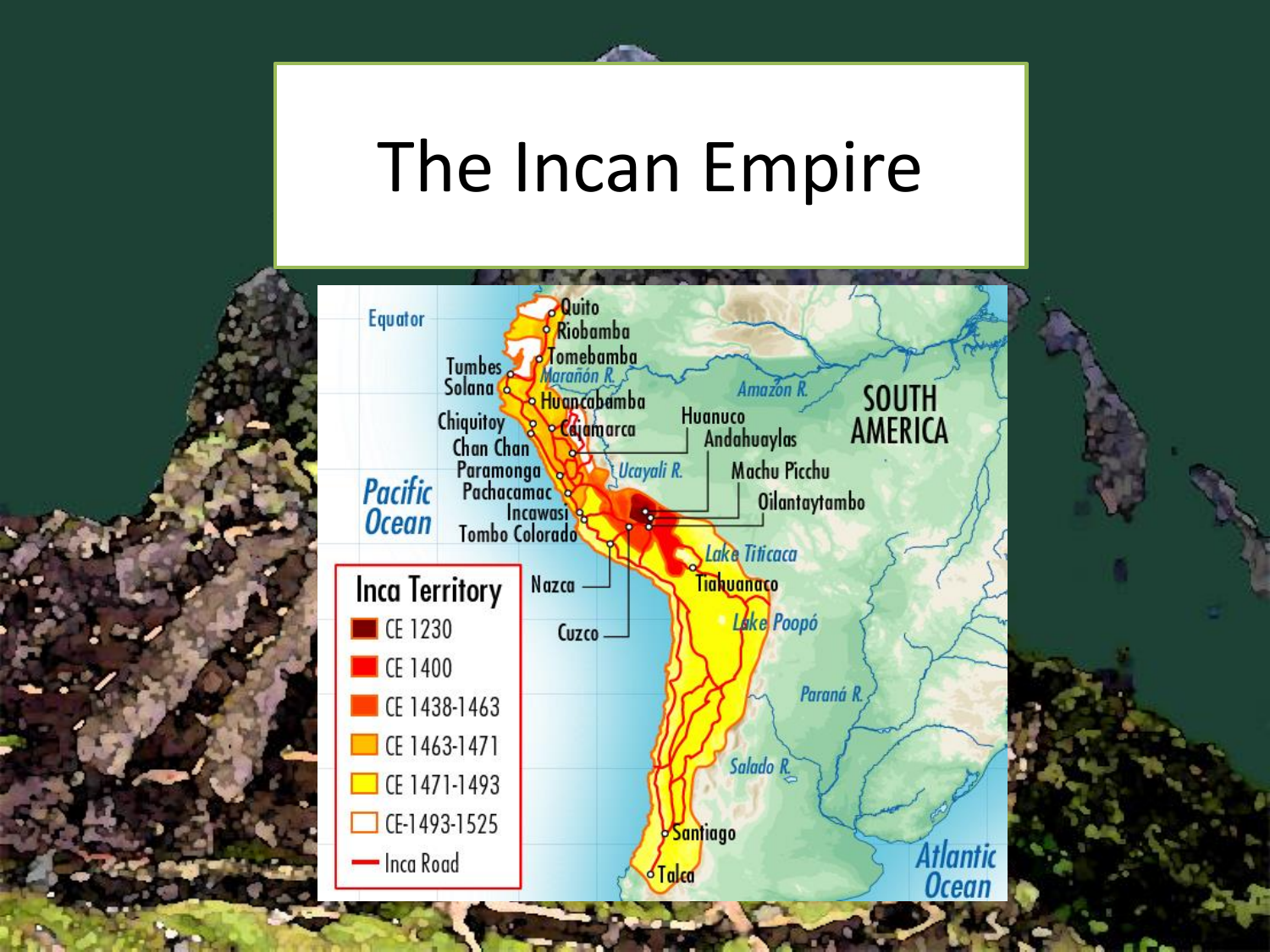#### Incan Governmental Structure

- **Divine Kings** 
	- Owned all land in empire
		- Divided it out among aristocracy
- **Aristocrats** 
	- Access to land and possessions
	- Hereditary titles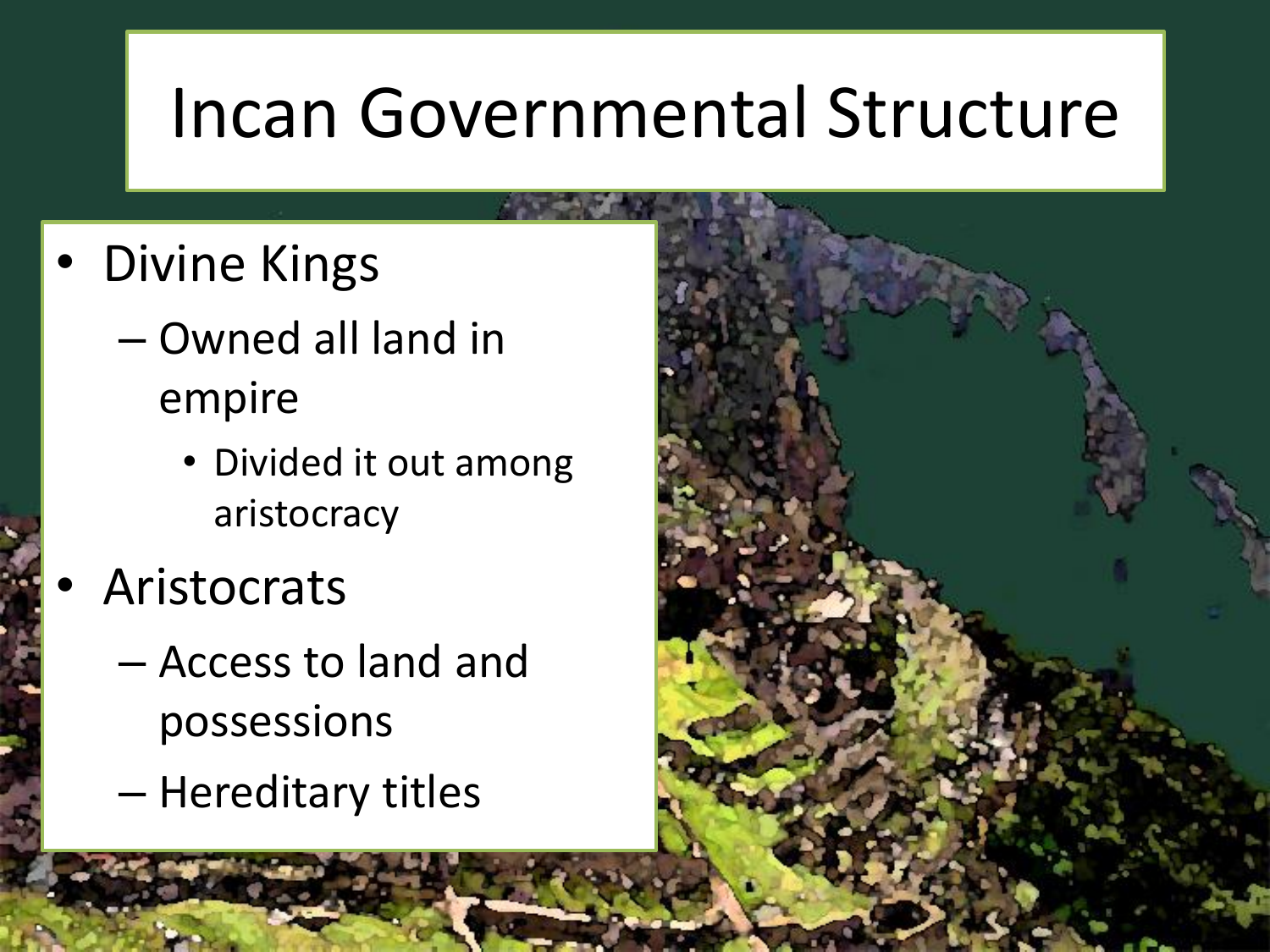## Ruling the Empire

- Developed system of roads
	- Allowed connections between parts of empire
- Incorporated conquered peoples into empire
- Used record keeping system
	- Quipu
		- Series of strings with knots in them

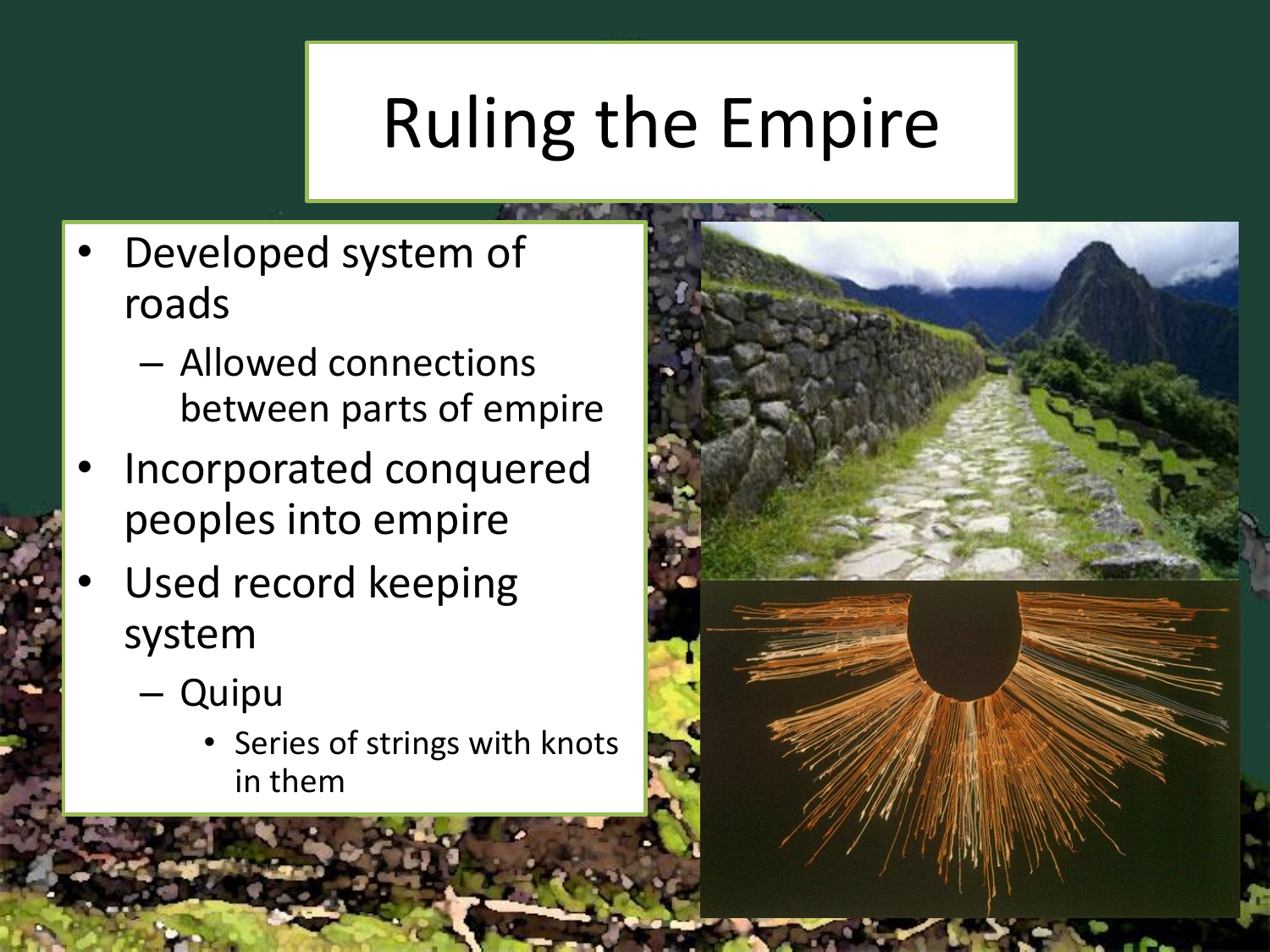## Incan Religious Structure

- Natural based religion
	- Inti Primary Deity (Sun God)
- Use of sacrifices
	- Llamas and Guinea Pigs
		- Humans in extreme cases
- **Priests** 
	- Devoted to worshiping gods

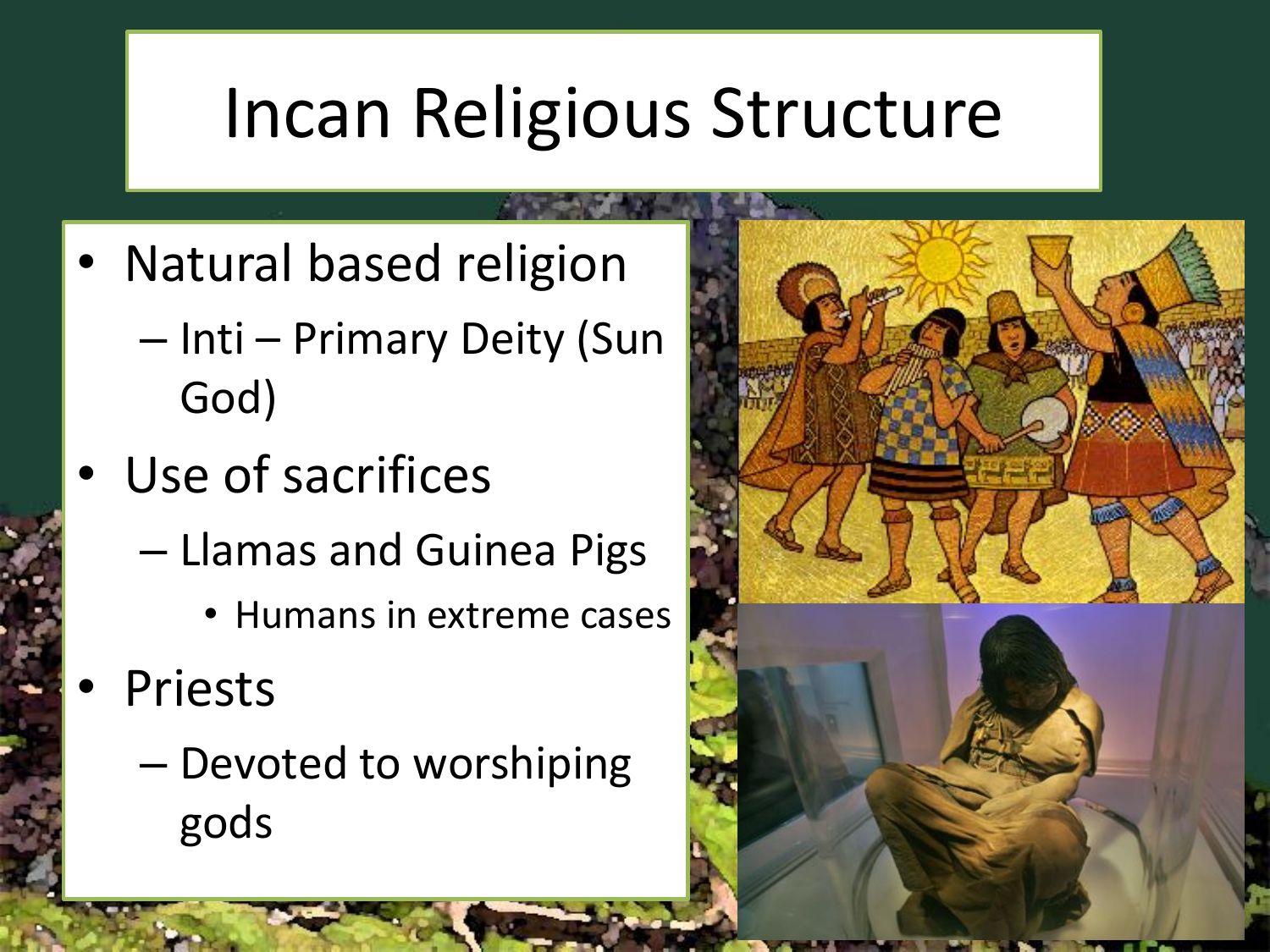## Peasant life in the Incan Empire

- Lived in ayllu
	- Small rural communities
	- Consisted of a couple families
	- Communal
	- Worked land of aristocrats
		- Men did manual labor
		- Women produced crafts

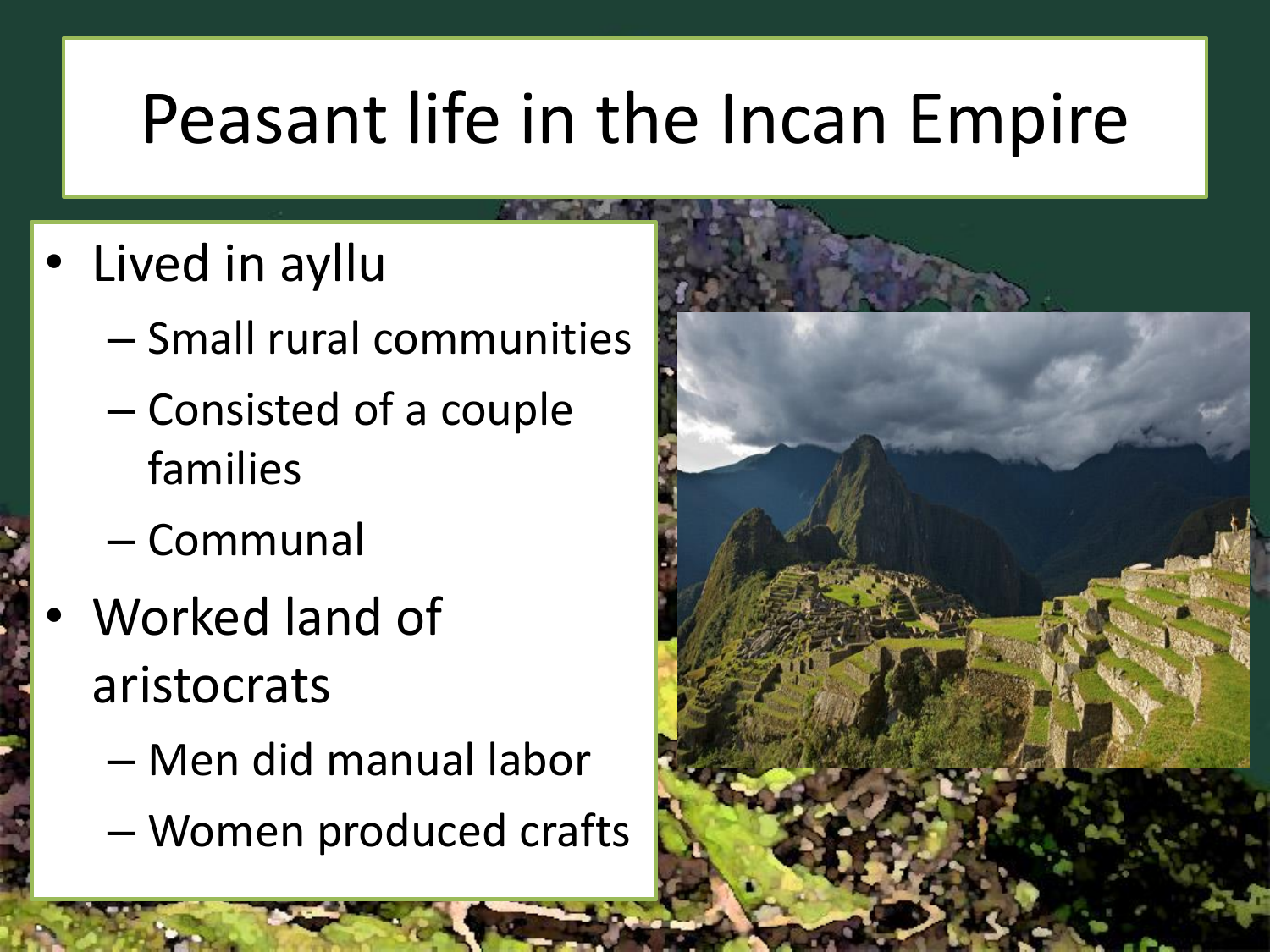#### The Aztec Empire

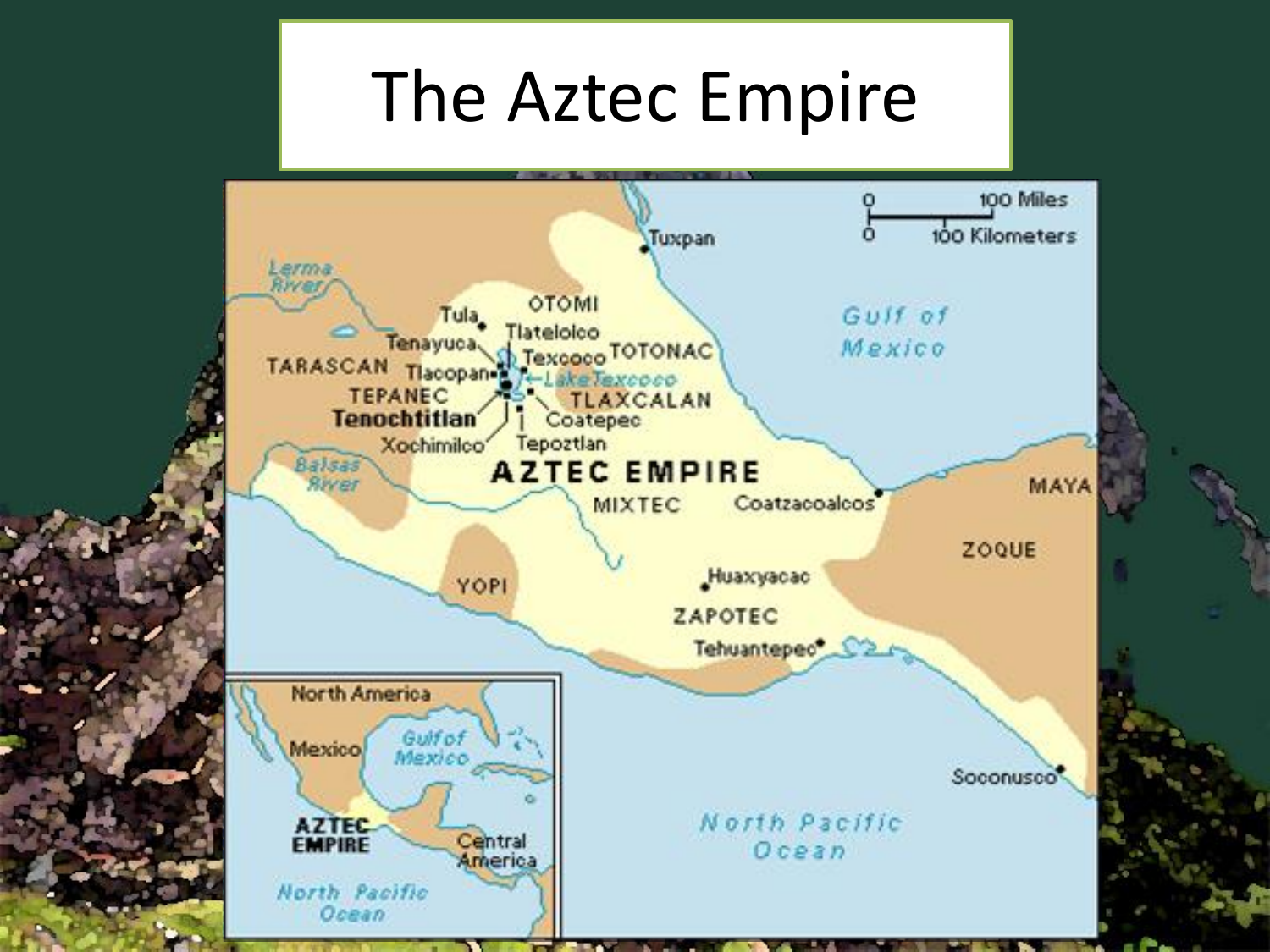## Establishing the Empire

- Militant Society
	- Migrated to area around Lake Texcoco around 1325 C.E.
		- Had complete control of area by 1434 C.E.
	- Fierce warriors
		- Used defeated in Human Sacrifices

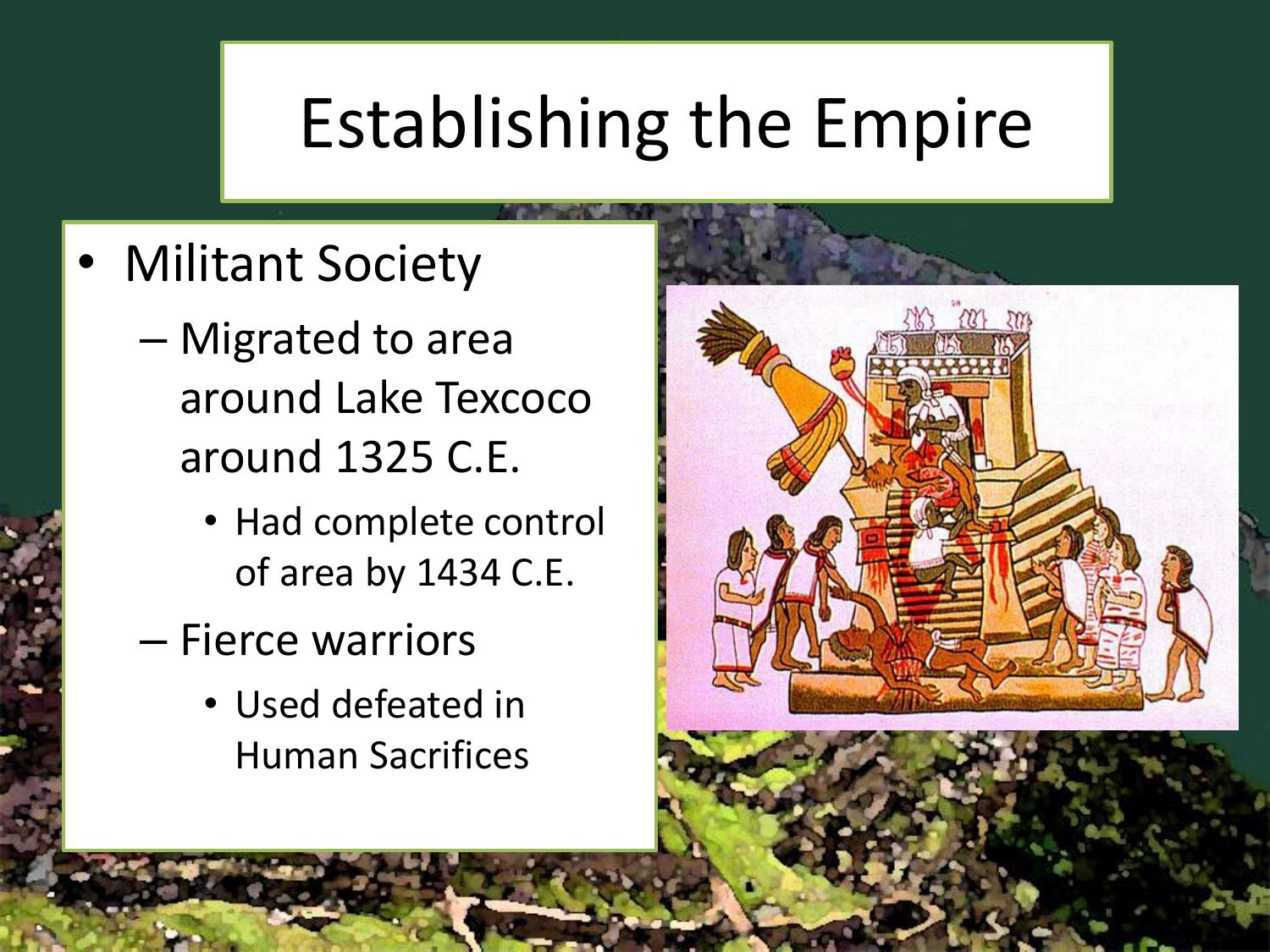## Religious Structure

- Over 120 deities
	- Each city had a patron (similar to the Greeks)
- Three major cults
	- Fertility
	- Creator
	- Warfare
- Sacrifices
	- Gods required blood

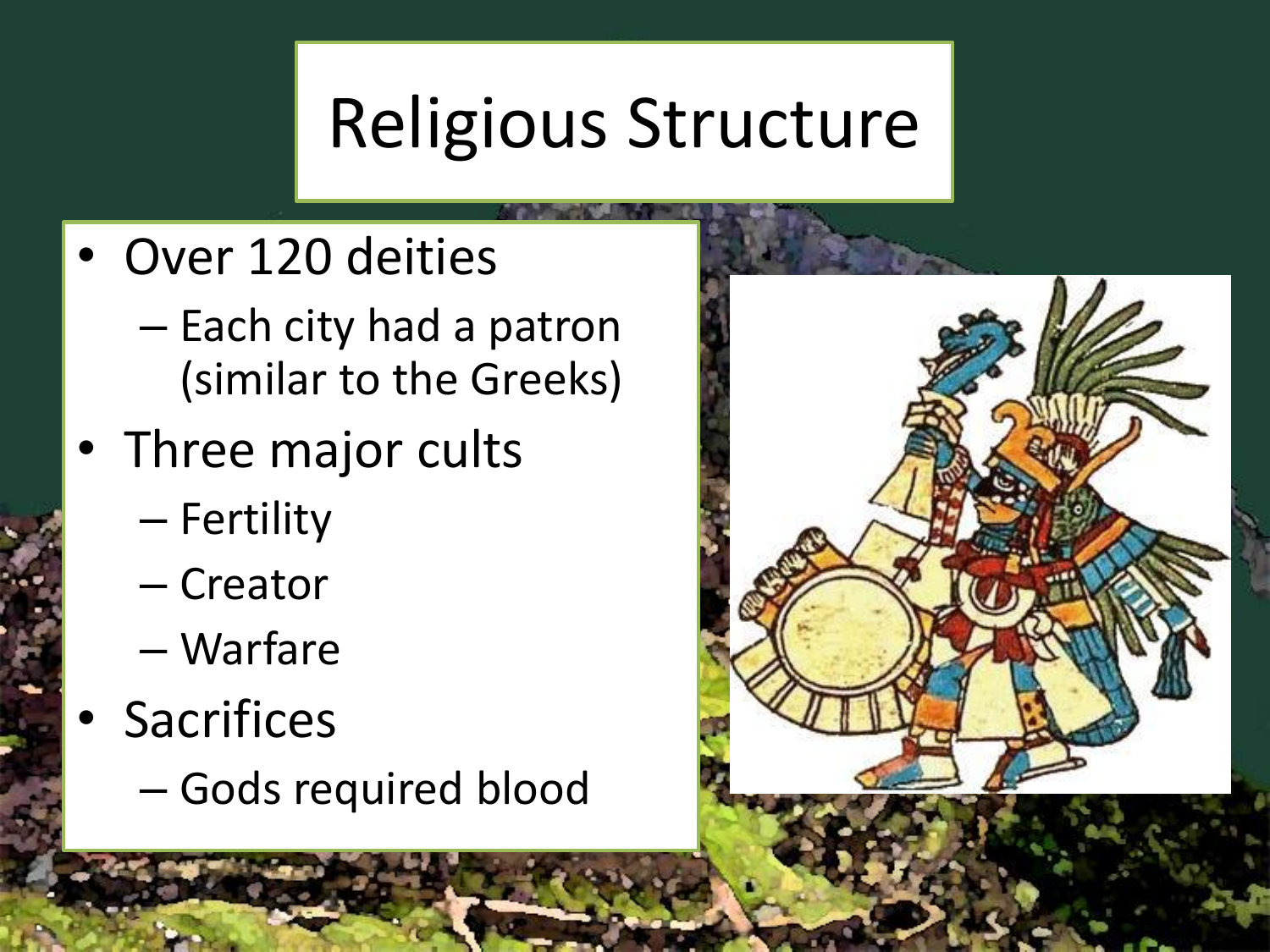## Social Stratification

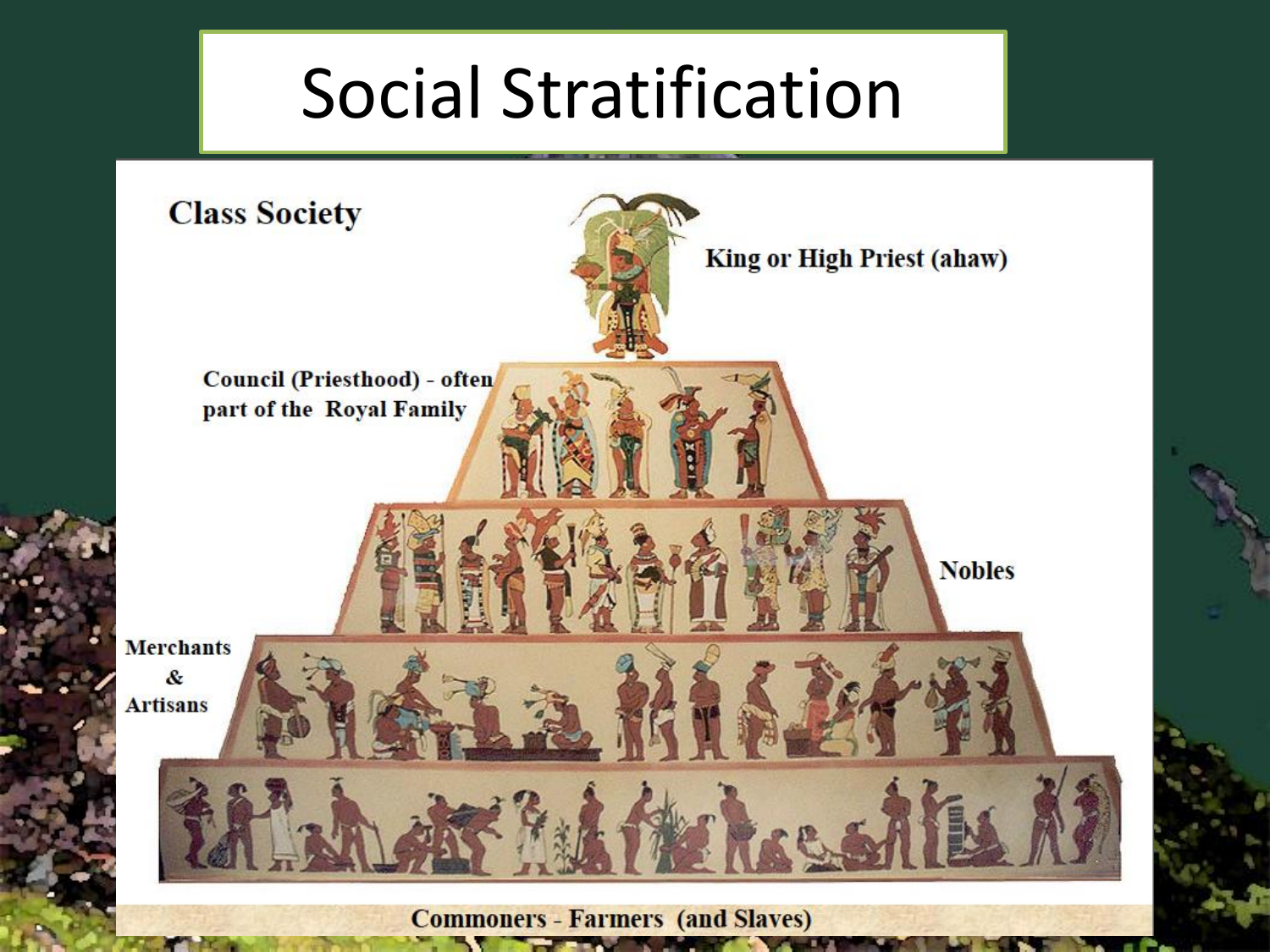## Social Stratification

- The Great Speaker
	- Selected from sons of nobility
- Prime Minister
	- Ran matters of state
- Advisory Council
	- Rulers of conquered cities
		- Allowed to stay in charge as long as they paid tax